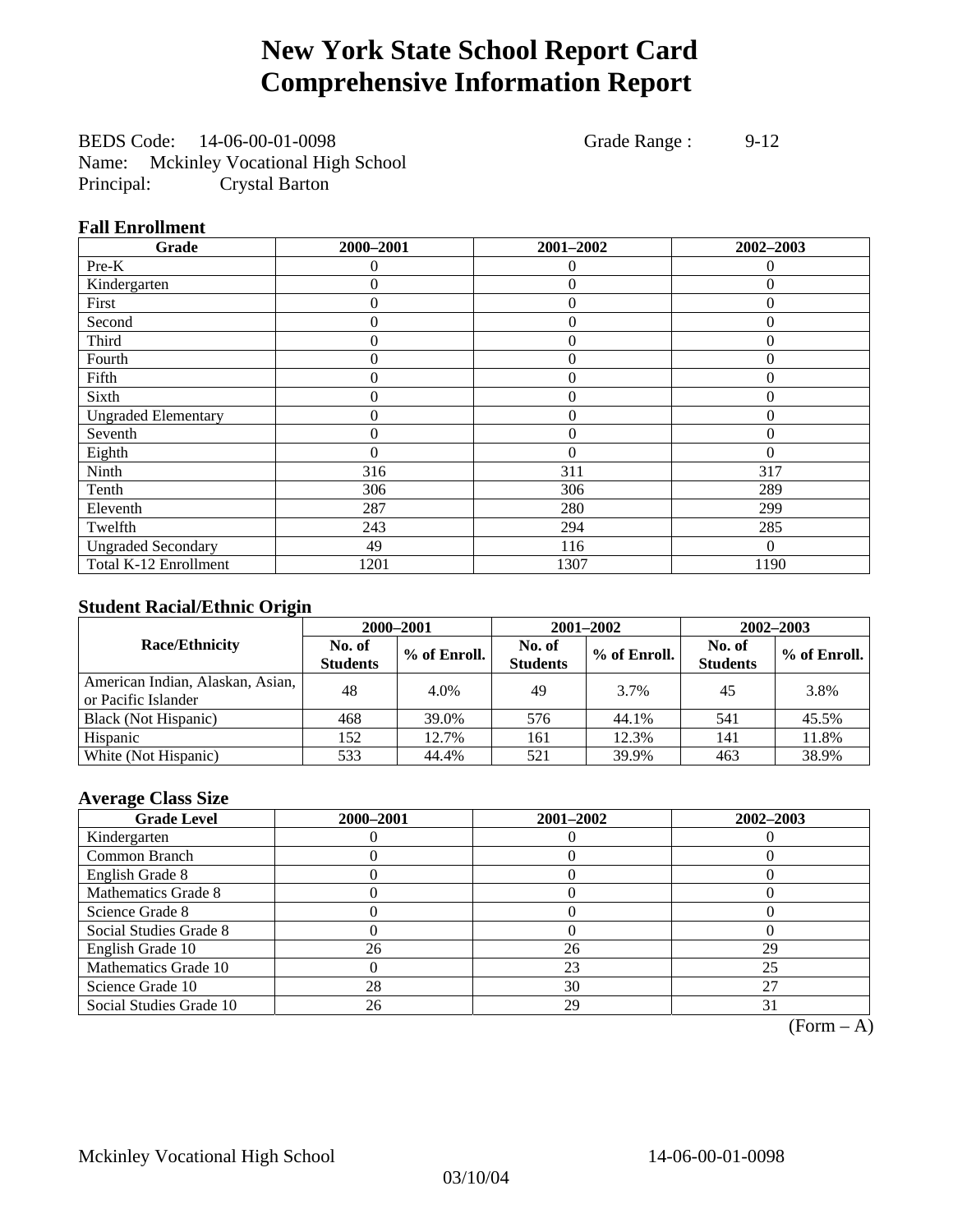## **District Need to Resource Capacity Category**

| <b>N/RC Category</b> | <b>Description</b>                                                                                           |
|----------------------|--------------------------------------------------------------------------------------------------------------|
|                      | This is one of the large city school districts; Buffalo, Rochester,                                          |
|                      | Syracuse, or Yonkers. All these districts have high student needs<br>relative to district resource capacity. |

### **Similar School Group and Description**

| <b>Similar School Group</b> | <b>Description</b>                                                                                                                                                                                                          |
|-----------------------------|-----------------------------------------------------------------------------------------------------------------------------------------------------------------------------------------------------------------------------|
| 41                          | All schools in this group are secondary level schools in large cities<br>other than New York City. The schools in this group are in the<br>middle range of student needs for secondary level schools in these<br>districts. |

All schools within the same N/RC category are divided into three similar school groups defined by the percentage of students in the school who are eligible for the free-lunch program and/or who are limited English proficient (also known as English language learners).

#### **Student Demographics Used To Determine Similar Schools Group**

| -                                 | 2000-2001 |         | $2001 - 2002$ |         | $2002 - 2003$ |         |
|-----------------------------------|-----------|---------|---------------|---------|---------------|---------|
|                                   | Count     | Percent | Count         | Percent | Count         | Percent |
| <b>Limited English Proficient</b> | 38        | 3.2%    | 25            | .9%     | 30            | 2.7%    |
| <b>Eligible for Free Lunch</b>    | 414       | 34.5%   | 604           | 46.2%   | 514           | 43.2%   |

#### **Attendance and Suspension**

|                               | 1999-2000       |         | 2000-2001       |         | $2001 - 2002$   |         |
|-------------------------------|-----------------|---------|-----------------|---------|-----------------|---------|
|                               | No. of          | $%$ of  | No. of          | $%$ of  | No. of          | $%$ of  |
|                               | <b>Students</b> | Enroll. | <b>Students</b> | Enroll. | <b>Students</b> | Enroll. |
| <b>Annual Attendance Rate</b> |                 | 88.0%   |                 | 90.1%   |                 | 89.7%   |
| <b>Student Suspensions</b>    | 156             | 3.1%    | 182             | 15.2%   | 49              | 3.7%    |

## **Student Socioeconomic and Stability Indicators**

### **(Percent of Enrollment)**

|                          | 2000–2001 | 2001-2002 | 2002-2003 |
|--------------------------|-----------|-----------|-----------|
| <b>Reduced Lunch</b>     | 1.8%      | 1.3%      | 12.1%     |
| <b>Public Assistance</b> | 71-80%    | 71-80%    | 41-50%    |
| <b>Student Stability</b> | $00\%$    | 100%      | 100%      |

## **Staff Counts**

| <b>Staff</b>                          | 2002-2003 |
|---------------------------------------|-----------|
| <b>Total Teachers</b>                 | 79        |
| <b>Total Other Professional Staff</b> |           |
| <b>Total Paraprofessionals</b>        | NΑ        |
| Teaching Out of Certification*        | NΑ        |
| Teachers with Temporary Licenses      | NА        |

\*Teaching out of certification more than on an incidental basis. Teachers with temporary licenses are also counted as teaching out of certification.

 $(Form - B)$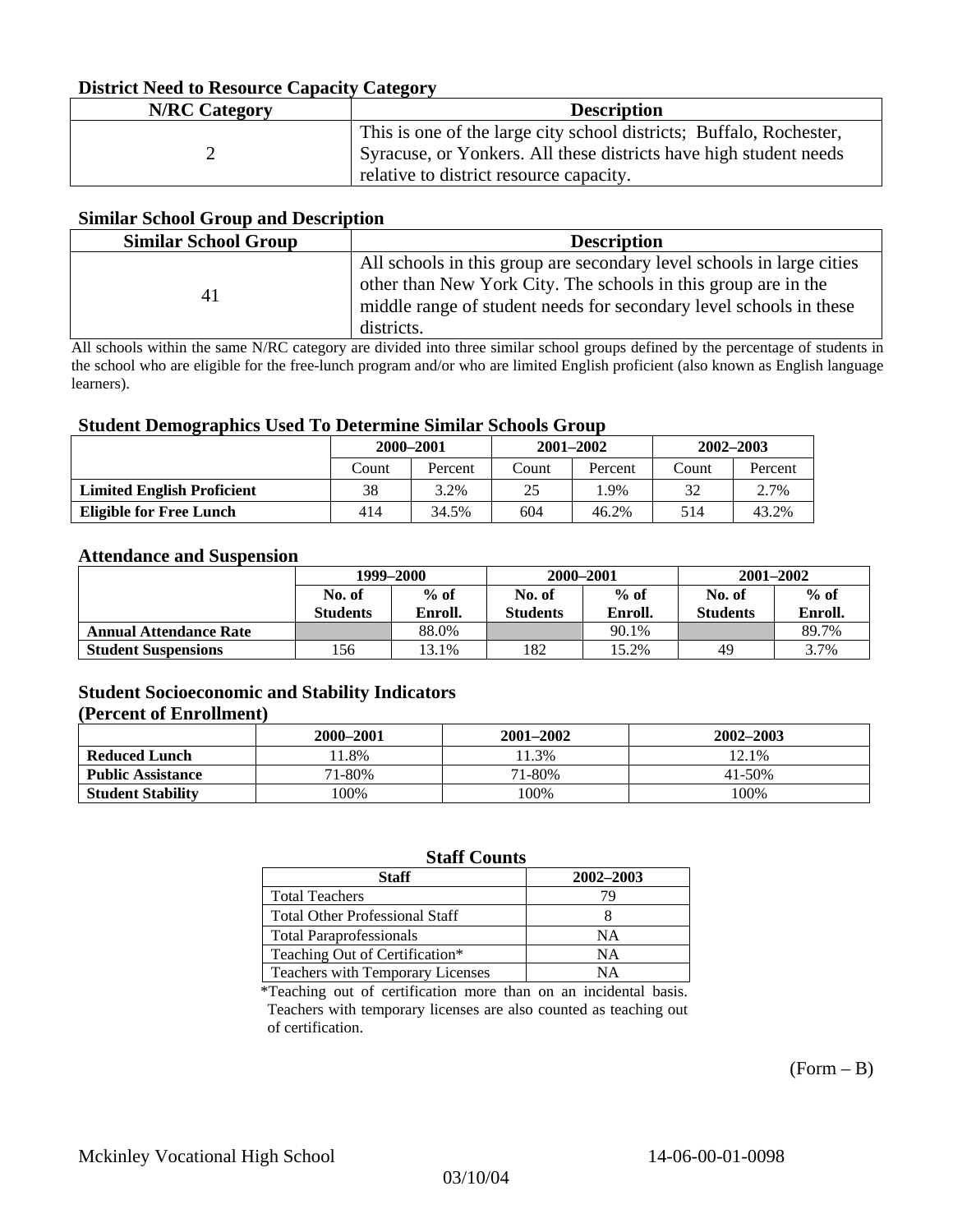# **High School Graduates and Noncompleters**

| ніді эспол этайнакі патінід кеденія вірюшая |                       |                                   |                                                    |                       |                                   |                                                    |                       |                                   |                                                    |  |
|---------------------------------------------|-----------------------|-----------------------------------|----------------------------------------------------|-----------------------|-----------------------------------|----------------------------------------------------|-----------------------|-----------------------------------|----------------------------------------------------|--|
|                                             | 2000-2001             |                                   |                                                    |                       | 2001-2002                         |                                                    |                       | 2002-2003                         |                                                    |  |
|                                             | <b>Total</b><br>Grads | <b>Regents</b><br><b>Diplomas</b> | $\frac{0}{0}$<br><b>Regents</b><br><b>Diplomas</b> | <b>Total</b><br>Grads | <b>Regents</b><br><b>Diplomas</b> | $\frac{6}{6}$<br><b>Regents</b><br><b>Diplomas</b> | <b>Total</b><br>Grads | <b>Regents</b><br><b>Diplomas</b> | $\frac{0}{0}$<br><b>Regents</b><br><b>Diplomas</b> |  |
| General<br>Education                        |                       |                                   | 0%                                                 | 174                   | 36                                | 21%                                                | 208                   | 65                                | 31%                                                |  |
| Students with<br><b>Disabilities</b>        |                       |                                   | 0%                                                 | 6                     | $\Omega$                          | 0%                                                 | 17                    |                                   | 0%                                                 |  |
| All Students                                |                       |                                   | 0%                                                 | 180                   | 36                                | 20%                                                | 225                   | 65                                | 29%                                                |  |

## **High School Graduates Earning Regents Diplomas\***

\*Only students awarded local diplomas (including local diplomas with Regents endorsements) are counted as high school graduates. Because of a change in data collection procedures during the 2001–2002 school year, diploma counts and percentage of graduates earning Regents diplomas are not necessarily comparable between years. Data for the 2000-2001 school year include January, June and August 2001 graduates; data for the 2001-2002 school year include January and June 2002 graduates; data for the 2002–2003 school year include August 2002 and January and June 2003 graduates.

## **Distribution of 2002–2003 Graduates (All Students)**

|               | To 4-vear<br>College | To 2-vear<br>College     | <b>To Other Post-</b><br>Secondary | To the Military | To<br><b>Employment</b> | <b>Other</b> |
|---------------|----------------------|--------------------------|------------------------------------|-----------------|-------------------------|--------------|
| <b>Number</b> | 89                   | $\overline{\phantom{a}}$ |                                    |                 | 46                      |              |
| Percent       | 40%                  | 32%                      | 1%                                 | 4%              | 20%                     | 3%           |

## **Number of High School Completers with Disabilities in 2002–2003**

| Graduates*<br>(a) | <b>Regents</b><br><b>Diplomas</b><br>b) | <b>IEP Diplomas</b><br>or Certificates<br>'c) | All 2002-2003<br><b>Completers</b><br>(a+c) |
|-------------------|-----------------------------------------|-----------------------------------------------|---------------------------------------------|
|                   |                                         |                                               |                                             |

\*Local Diplomas (including local diplomas with Regents endorsements)

#### **High School Noncompletion Rates**

|                     |                            | 2000-2001       |         | 2001-2002       |         | 2002-2003       |         |
|---------------------|----------------------------|-----------------|---------|-----------------|---------|-----------------|---------|
|                     |                            | No. of          | $%$ of  | No. of          | $%$ of  | No. of          | $%$ of  |
|                     |                            | <b>Students</b> | Enroll. | <b>Students</b> | Enroll. | <b>Students</b> | Enroll. |
| <b>General-</b>     | Dropped Out                |                 |         | 45              |         | 66              |         |
| <b>Education</b>    | Entered GED Program*       |                 |         | 8               |         | 5               |         |
| <b>Students</b>     | <b>Total Noncompleters</b> |                 |         | 53              |         | 71              |         |
| <b>Students</b>     | Dropped Out                |                 |         |                 |         | 8               |         |
| with                | Entered GED Program*       |                 |         | $\Omega$        |         | $\overline{2}$  |         |
| <b>Disabilities</b> | <b>Total Noncompleters</b> |                 |         |                 |         | 10              |         |
| All                 | Dropped Out                | 0               | $0.0\%$ | 46              | 3.5%    | 74              | 6.2%    |
| <b>Students</b>     | Entered GED Program*       | $\Omega$        | $0.0\%$ | 8               | $0.6\%$ |                 | $0.6\%$ |
|                     | <b>Total Noncompleters</b> | $\Omega$        | $0.0\%$ | 54              | 4.1%    | 81              | 6.8%    |

\*The number and percentage of students who left K-12, diploma-bound systems and entered an alternative program leading to a high school equivalency diploma.

 $(Form - C)$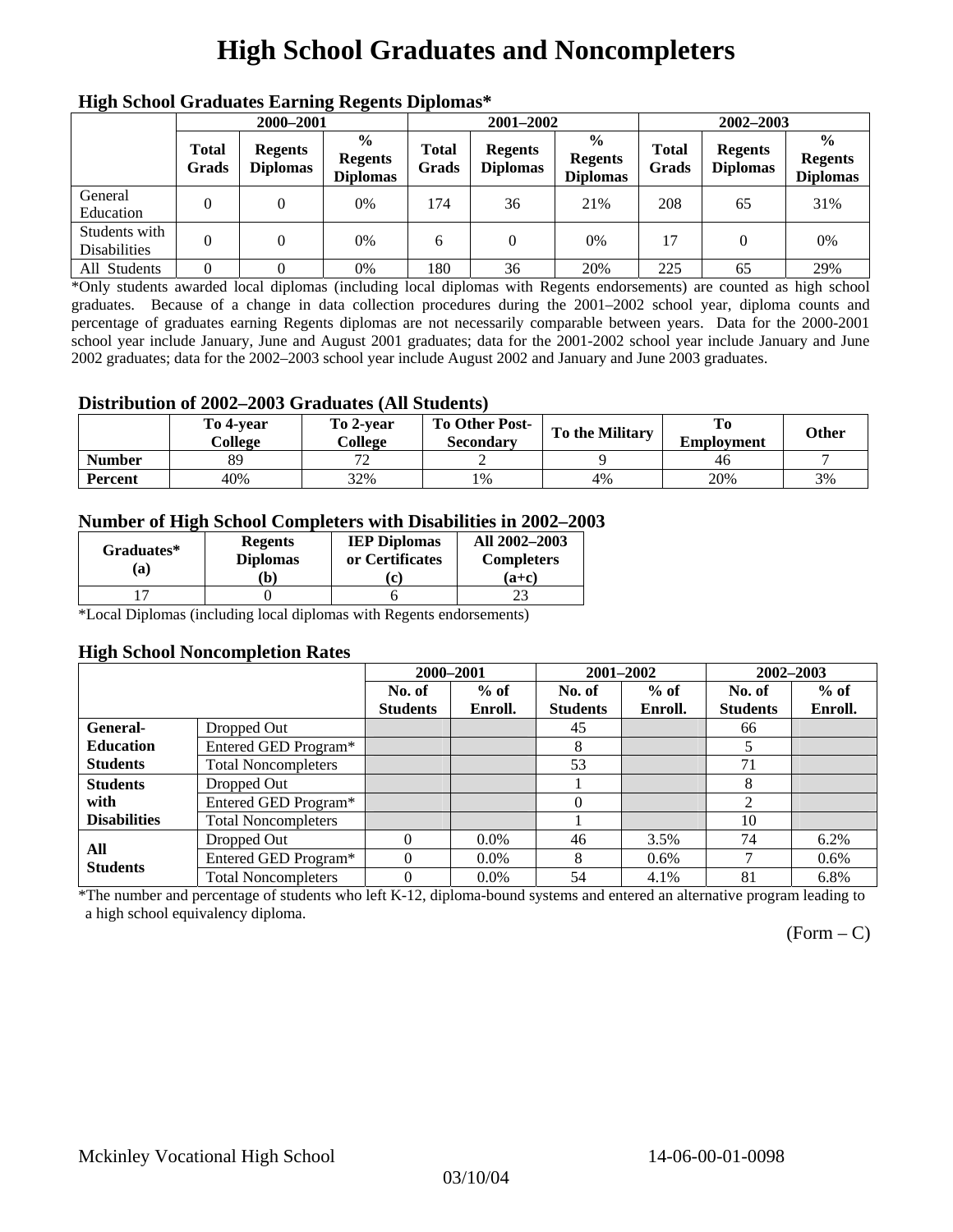# **Career Development and Occupational Studies (CDOS)**

## **Percentage of Students Documenting Self- and Career-Awareness Information and Career Exploration Activities, K–3**

| <b>Grades</b> | 2000-01 | $2001 - 02$ | $2002 - 03$ |
|---------------|---------|-------------|-------------|
| K–1           |         | $0\%$       | $0\%$       |
|               |         | $0\%$       | $0\%$       |

## **Students Developing a Career Plan, 4–12**

| <b>Grades</b> |                                                                                                                                                                                 | $2000 - 01$ | $2001 - 02$ | $2002 - 03$ |
|---------------|---------------------------------------------------------------------------------------------------------------------------------------------------------------------------------|-------------|-------------|-------------|
|               | Number of General-Education Students                                                                                                                                            |             | 0           | $\Omega$    |
| $4 - 5$       | Number of Students with Disabilities                                                                                                                                            |             | 0           | $\Omega$    |
|               | Number of All Students                                                                                                                                                          |             | 0           | $\Omega$    |
|               | Percent of Enrollment                                                                                                                                                           |             | $0\%$       | $0\%$       |
|               | Number of General-Education Students                                                                                                                                            |             | 0           | 0           |
|               | Number of Students with Disabilities                                                                                                                                            |             | $\Omega$    | $\Omega$    |
|               | Number of All Students                                                                                                                                                          |             | $\theta$    | $\Omega$    |
|               | $6 - 8$<br>Percent of Enrollment<br>Number of General-Education Students<br>Number of Students with Disabilities<br>$9 - 12$<br>Number of All Students<br>Percent of Enrollment |             | $0\%$       | $0\%$       |
|               |                                                                                                                                                                                 |             | 0           | $\Omega$    |
|               |                                                                                                                                                                                 |             | 0           | $\Omega$    |
|               |                                                                                                                                                                                 |             | $\Omega$    | $\Omega$    |
|               |                                                                                                                                                                                 |             | $0\%$       | 0%          |

# **Second Language Proficiency Examinations**

## **General-Education Students**

| <b>Test</b> |                   | 2000-2001 |                   | 2001-2002                                                      | 2002-2003 |     |  |
|-------------|-------------------|-----------|-------------------|----------------------------------------------------------------|-----------|-----|--|
|             | <b>No. Tested</b> | % Passing | <b>No. Tested</b> | % Passing<br><b>No. Tested</b><br>76%<br>34<br>38<br>0%<br>44% | % Passing |     |  |
| French      | 26                | 62%       |                   |                                                                |           | 68% |  |
| German      |                   | 0%        |                   |                                                                |           | 0%  |  |
| Italian     |                   | 36%       |                   |                                                                |           | 71% |  |
| Latin       |                   | 0%        |                   | 0%                                                             |           | 0%  |  |
| Spanish     |                   | $0\%$     | 123               | 64%                                                            | 168       | 78% |  |

## **Students with Disabilities**

| <b>Test</b> | 2000-2001         |           |                                                                                     |           | 2002-2003 |     |  |
|-------------|-------------------|-----------|-------------------------------------------------------------------------------------|-----------|-----------|-----|--|
|             | <b>No. Tested</b> | % Passing | 2001-2002<br>% Passing<br>No. Tested<br>No. Tested<br>$0\%$<br>$0\%$<br>0%<br>$0\%$ | % Passing |           |     |  |
| French      |                   | 0%        |                                                                                     |           |           |     |  |
| German      |                   | 0%        |                                                                                     |           |           | 0%  |  |
| Italian     |                   | 0%        |                                                                                     |           |           |     |  |
| Latin       |                   | 0%        |                                                                                     |           |           | 0%  |  |
| Spanish     |                   | 0%        |                                                                                     | 0%        |           | 45% |  |

(Form-D)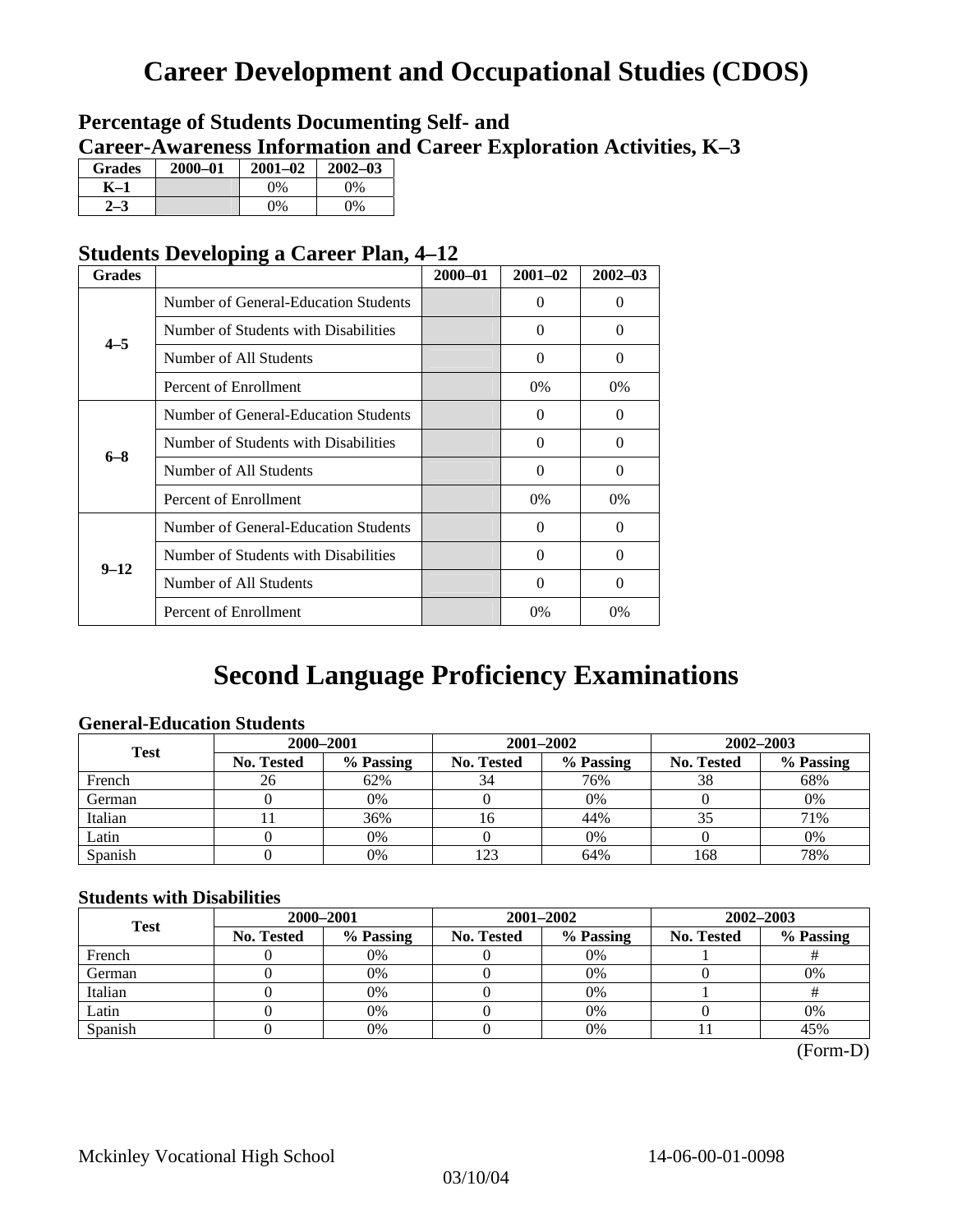# **Regents Competency Tests**

## **General-Education Students**

| <b>Test</b>           | 2000-2001  |           |                                                                     | 2001-2002 | $2002 - 2003$ |    |  |
|-----------------------|------------|-----------|---------------------------------------------------------------------|-----------|---------------|----|--|
|                       | No. Tested | % Passing | No. Tested<br>% Passing<br>No. Tested<br>$0\%$<br>0%<br>$0\%$<br>0% | % Passing |               |    |  |
| <b>Mathematics</b>    |            |           |                                                                     |           |               | 0% |  |
| Science               |            |           |                                                                     |           |               | 0% |  |
| Reading               |            | 0%        |                                                                     |           |               | 0% |  |
| Writing               |            | 0%        |                                                                     |           |               | 0% |  |
| <b>Global Studies</b> |            |           |                                                                     |           |               | 0% |  |
| U.S. Hist & Gov't     | 19         | 26%       |                                                                     | $0\%$     |               |    |  |

## **Students with Disabilities**

| <b>Test</b>           | 2000-2001         |           |            | 2001-2002 | 2002-2003  |           |  |
|-----------------------|-------------------|-----------|------------|-----------|------------|-----------|--|
|                       | <b>No. Tested</b> | % Passing | No. Tested | % Passing | No. Tested | % Passing |  |
| <b>Mathematics</b>    | 25                | 100%      |            | 0%        |            |           |  |
| Science               | 25                | 80%       |            | 0%        |            | 0%        |  |
| Reading               | 14                | 64%       |            | 0%        |            | 0%        |  |
| Writing               | 18                | 67%       |            | $0\%$     |            | 0%        |  |
| <b>Global Studies</b> |                   | #         |            | $0\%$     |            |           |  |
| U.S. Hist & Gov't     |                   | #         |            | 0%        |            |           |  |

 $(Form - E)$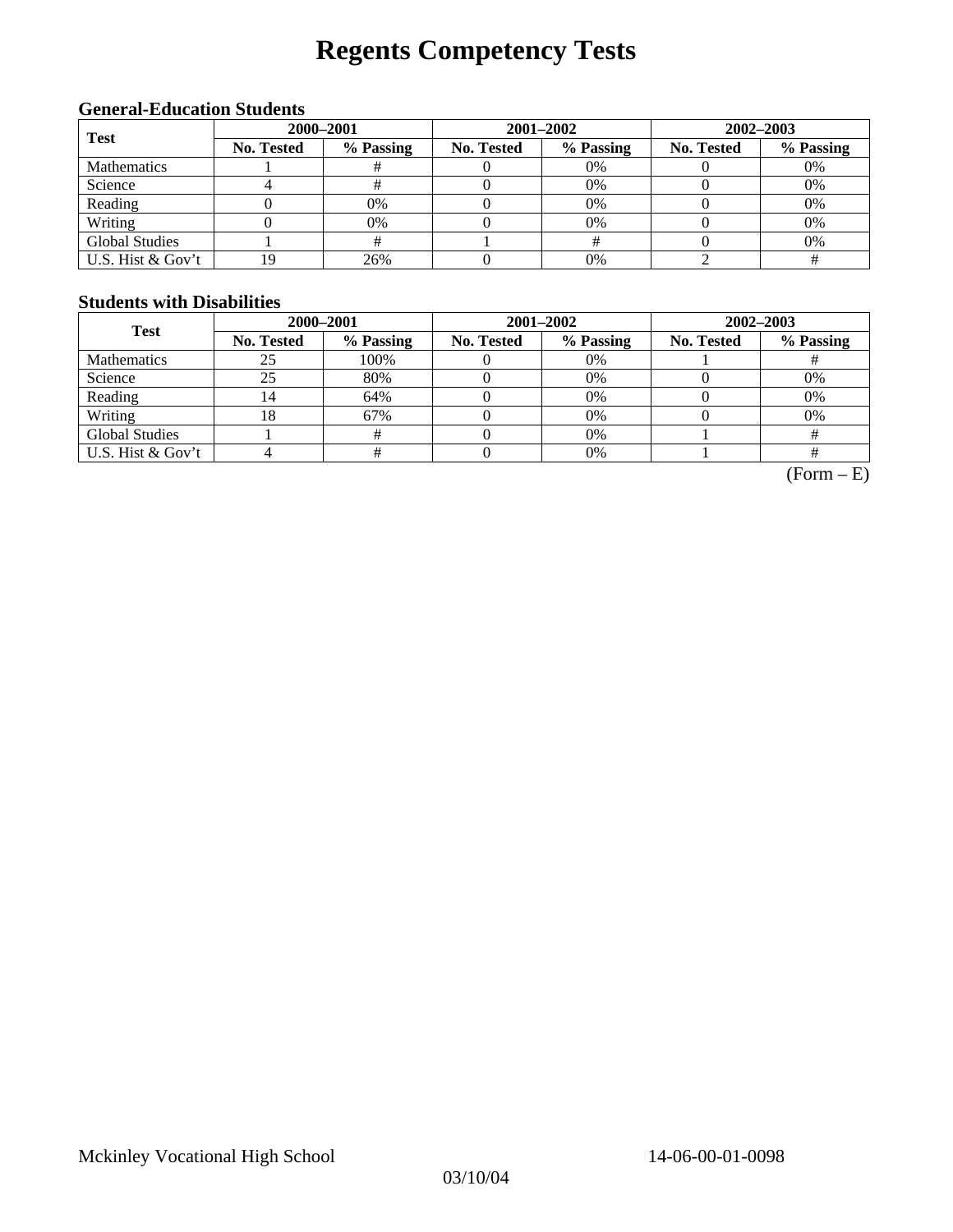# **Regents Examinations**

|                                                            | <b>All Students</b><br><b>Students with Disabilities</b> |                                     |                           |                  |                           |                  |  |  |
|------------------------------------------------------------|----------------------------------------------------------|-------------------------------------|---------------------------|------------------|---------------------------|------------------|--|--|
|                                                            | 2001                                                     | 2002                                | 2003                      | 2001             | 2002                      | 2003             |  |  |
|                                                            |                                                          | <b>Comprehensive English</b>        |                           |                  |                           |                  |  |  |
| Number Tested                                              | 226                                                      | 196                                 | 252                       | 11               | $\mathbf{0}$              | 15               |  |  |
| Number Scoring 55-100                                      | 221                                                      | 176                                 | 211                       | 10               | $\overline{0}$            | 10               |  |  |
| Number Scoring 65-100                                      | 214                                                      | 134                                 | 142                       | 9                | $\overline{0}$            | $\overline{4}$   |  |  |
| Number Scoring 85-100                                      | $\overline{4}$                                           | 15                                  | 10                        | $\mathbf{0}$     | $\mathbf{0}$              | $\overline{0}$   |  |  |
| Percentage of Tested Scoring 55-100                        | 98%                                                      | 90%                                 | 84%                       | 91%              | 0%                        | 67%              |  |  |
| Percentage of Tested Scoring 65-100                        | 95%                                                      | 68%                                 | 56%                       | 82%              | 0%                        | 27%              |  |  |
| Percentage of Tested Scoring 85-100                        | 2%                                                       | 8%                                  | 4%                        | 0%               | 0%                        | 0%               |  |  |
|                                                            |                                                          | <b>Mathematics A</b>                |                           |                  |                           |                  |  |  |
| Number Tested                                              | 420                                                      | 19                                  | 413                       | 28               | $\boldsymbol{0}$          | 19               |  |  |
| Number Scoring 55-100                                      | 227                                                      | 8                                   | 149                       | 8                | $\overline{0}$            | $\overline{2}$   |  |  |
| Number Scoring 65-100                                      | 83                                                       | $\overline{2}$                      | 48                        | 3                | $\overline{0}$            | $\mathbf{0}$     |  |  |
| Number Scoring 85-100                                      | $\overline{2}$                                           | $\mathbf{0}$                        | $\boldsymbol{0}$          | $\boldsymbol{0}$ | $\overline{0}$            | $\boldsymbol{0}$ |  |  |
| Percentage of Tested Scoring 55-100                        | 54%                                                      | 42%                                 | 36%                       | 29%              | 0%                        | 11%              |  |  |
| Percentage of Tested Scoring 65-100                        | 20%                                                      | 11%                                 | 12%                       | 11%              | 0%                        | 0%               |  |  |
| Percentage of Tested Scoring 85-100                        | 0%                                                       | 0%                                  | 0%                        | 0%               | 0%                        | 0%               |  |  |
| Mathematics B (first administered June 2001)               |                                                          |                                     |                           |                  |                           |                  |  |  |
| Number Tested                                              | $\boldsymbol{0}$                                         | $\overline{0}$                      | 3                         | $\mathbf{0}$     | $\boldsymbol{0}$          | $\boldsymbol{0}$ |  |  |
| Number Scoring 55-100                                      | $\overline{0}$                                           | $\mathbf{0}$                        | $\#$                      | $\overline{0}$   | $\overline{0}$            | $\mathbf{0}$     |  |  |
| Number Scoring 65-100                                      | $\overline{0}$                                           | $\overline{0}$                      | $\frac{1}{2}$             | $\overline{0}$   | $\overline{0}$            | $\mathbf{0}$     |  |  |
| Number Scoring 85-100                                      | $\overline{0}$                                           | $\mathbf{0}$                        | $\overline{\#}$           | $\overline{0}$   | $\overline{0}$            | $\mathbf{0}$     |  |  |
| Percentage of Tested Scoring 55-100                        | 0%                                                       | 0%                                  | $\overline{\overline{H}}$ | 0%               | 0%                        | 0%               |  |  |
| Percentage of Tested Scoring 65-100                        | 0%                                                       | 0%                                  | $\overline{\#}$           | 0%               | 0%                        | 0%               |  |  |
| Percentage of Tested Scoring 85-100                        | 0%                                                       | 0%                                  | $\overline{\#}$           | 0%               | 0%                        | $0\%$            |  |  |
|                                                            |                                                          | <b>Global History and Geography</b> |                           |                  |                           |                  |  |  |
| Number Tested                                              | 290                                                      | 235                                 | 336                       | 17               | $\boldsymbol{0}$          | 38               |  |  |
| Number Scoring 55-100                                      | 271                                                      | 212                                 | 267                       | $\overline{15}$  | $\boldsymbol{0}$          | 22               |  |  |
| Number Scoring 65-100                                      | 205                                                      | 168                                 | 219                       | 11               | $\overline{0}$            | $\overline{17}$  |  |  |
| Number Scoring 85-100                                      | 9                                                        | 13                                  | 19                        | $\mathbf{0}$     | $\overline{0}$            | $\mathbf{0}$     |  |  |
| Percentage of Tested Scoring 55-100                        | 93%                                                      | 90%                                 | 79%                       | 88%              | 0%                        | 58%              |  |  |
| Percentage of Tested Scoring 65-100                        | 71%                                                      | 71%                                 | 65%                       | 65%              | 0%                        | 45%              |  |  |
| Percentage of Tested Scoring 85-100                        | 3%                                                       | 6%                                  | 6%                        | 0%               | 0%                        | 0%               |  |  |
| U.S. History and Government (first administered June 2001) |                                                          |                                     |                           |                  |                           |                  |  |  |
| Number Tested                                              | 290                                                      | 249                                 | 227                       | 15               | $\overline{2}$            | 15               |  |  |
| Number Scoring 55-100                                      | 247                                                      | 231                                 | 222                       | 9                | $\overline{\#}$           | $\overline{12}$  |  |  |
| Number Scoring 65-100                                      | 162                                                      | 172                                 | 203                       | $\overline{4}$   | #                         | 10               |  |  |
| Number Scoring 85-100                                      | $\overline{21}$                                          | $\overline{15}$                     | $\overline{51}$           | $\overline{0}$   | $\overline{\#}$           | $\overline{0}$   |  |  |
| Percentage of Tested Scoring 55-100                        | 85%                                                      | 93%                                 | 98%                       | 60%              | $\overline{\#}$           | 80%              |  |  |
| Percentage of Tested Scoring 65-100                        | 56%                                                      | 69%                                 | 89%                       | 27%              | $\overline{\#}$           | 67%              |  |  |
| Percentage of Tested Scoring 85-100                        | 7%                                                       | 6%                                  | 22%                       | 0%               | $\overline{\overline{t}}$ | 0%               |  |  |

 $(Form - F)$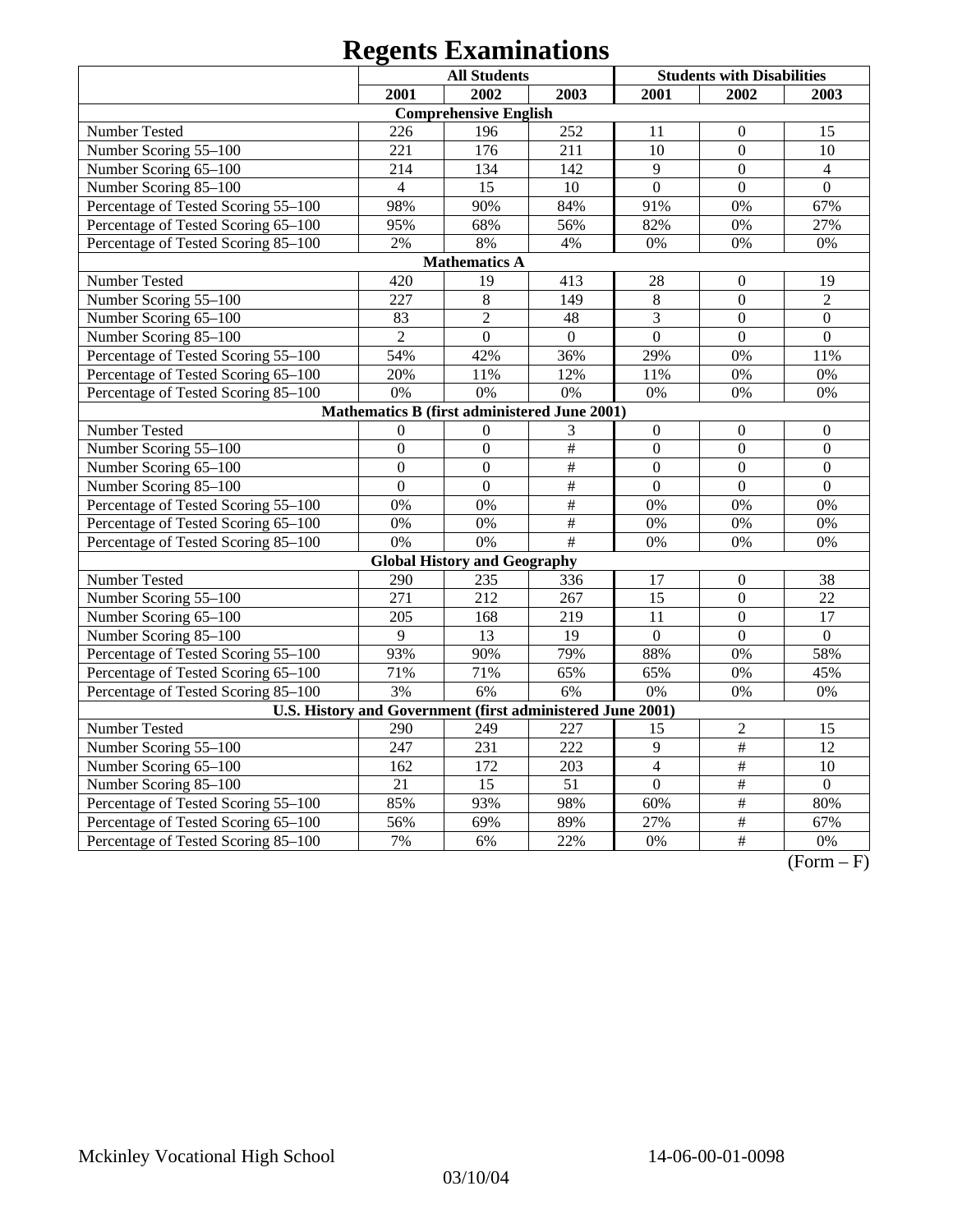# **Regents Examinations**

|                                                               |      | $\sim$<br><b>All Students</b>                             |                |                | <b>Students with Disabilities</b> |                  |
|---------------------------------------------------------------|------|-----------------------------------------------------------|----------------|----------------|-----------------------------------|------------------|
|                                                               | 2001 | 2002                                                      | 2003           | 2001           | 2002                              | 2003             |
|                                                               |      | Living Environment (first administered June 2001)         |                |                |                                   |                  |
| Number Tested                                                 | 441  | 344                                                       | 332            | 43             | $\mathbf{1}$                      | 51               |
| Number Scoring 55-100                                         | 355  | 290                                                       | 264            | 21             | $\#$                              | 31               |
| Number Scoring 65-100                                         | 242  | 266                                                       | 187            | 8              | $\#$                              | 16               |
| Number Scoring 85-100                                         | 3    | 6                                                         | 5              | $\overline{0}$ | $\#$                              | $\overline{0}$   |
| Percentage of Tested Scoring 55-100                           | 80%  | 84%                                                       | 80%            | 49%            | $\#$                              | 61%              |
| Percentage of Tested Scoring 65-100                           | 55%  | 77%                                                       | 56%            | 19%            | $\#$                              | 31%              |
| Percentage of Tested Scoring 85-100                           | 1%   | 2%                                                        | 2%             | 0%             | $\#$                              | 0%               |
| Physical Setting/Earth Science (first administered June 2001) |      |                                                           |                |                |                                   |                  |
| Number Tested                                                 | 321  | 322                                                       | 304            | 25             | 1                                 | 28               |
| Number Scoring 55-100                                         | 229  | 249                                                       | 247            | 17             | $\#$                              | 16               |
| Number Scoring 65-100                                         | 144  | 150                                                       | 183            | 9              | $\#$                              | 12               |
| Number Scoring 85-100                                         | 9    | $\overline{4}$                                            | 13             | $\overline{0}$ | $\#$                              | 1                |
| Percentage of Tested Scoring 55-100                           | 71%  | 77%                                                       | 81%            | 68%            | $\#$                              | 57%              |
| Percentage of Tested Scoring 65-100                           | 45%  | 47%                                                       | 60%            | 36%            | #                                 | 43%              |
| Percentage of Tested Scoring 85-100                           | 3%   | 1%                                                        | 4%             | 0%             | $\#$                              | 4%               |
|                                                               |      | Physical Setting/Chemistry (first administered June 2002) |                |                |                                   |                  |
| Number Tested                                                 |      | 180                                                       | 93             |                | $\mathbf{0}$                      | 5                |
| Number Scoring 55-100                                         |      | 117                                                       | 51             |                | $\boldsymbol{0}$                  | $\boldsymbol{0}$ |
| Number Scoring 65-100                                         |      | 33                                                        | 12             |                | $\boldsymbol{0}$                  | $\mathbf{0}$     |
| Number Scoring 85-100                                         |      |                                                           | $\overline{0}$ |                | $\Omega$                          | $\mathbf{0}$     |
| Percentage of Tested Scoring 55-100                           |      | 65%                                                       | 55%            |                | 0%                                | 0%               |
| Percentage of Tested Scoring 65-100                           |      | 18%                                                       | 13%            |                | 0%                                | 0%               |
| Percentage of Tested Scoring 85-100                           |      | 1%                                                        | 0%             |                | 0%                                | 0%               |
|                                                               |      | Physical Setting/Physics (first administered June 2002)*  |                |                |                                   |                  |
| Number Tested                                                 |      |                                                           |                |                |                                   |                  |
| Number Scoring 55-100                                         |      |                                                           |                |                |                                   |                  |
| Number Scoring 65-100                                         |      |                                                           |                |                |                                   |                  |
| Number Scoring 85-100                                         |      |                                                           |                |                |                                   |                  |
| Percentage of Tested Scoring 55-100                           |      |                                                           |                |                |                                   |                  |
| Percentage of Tested Scoring 65-100                           |      |                                                           |                |                |                                   |                  |
| Percentage of Tested Scoring 85-100                           |      |                                                           |                |                |                                   |                  |

\* Physical Setting/Physics results are not included in the report card because the Department is issuing a new conversion chart for this assessment. Data currently available to the Department are based on the original conversion chart for the assessment.

 $(Form - G)$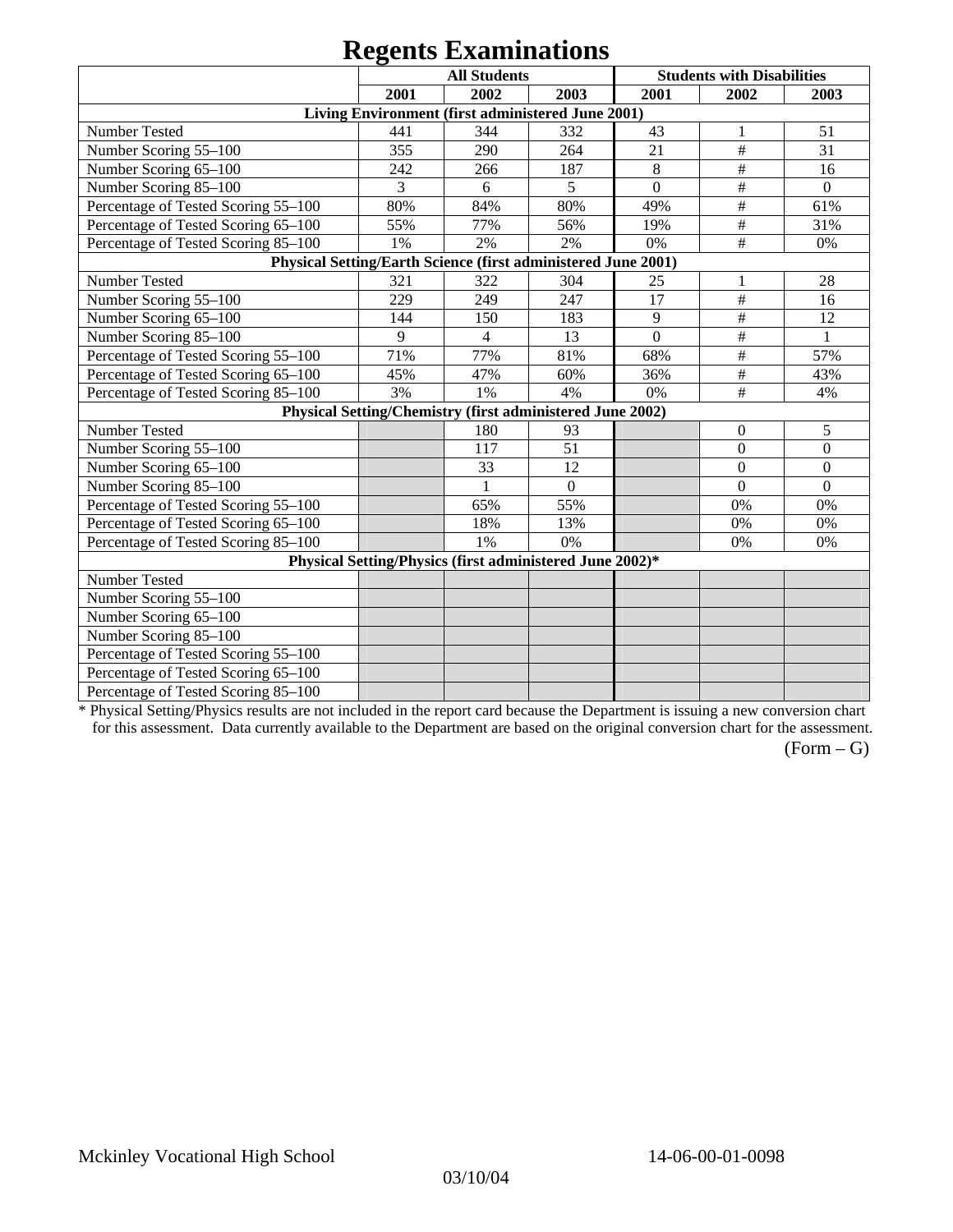# **Regents Examinations**

|                                     |                      | <b>All Students</b>          |                  | <b>Students with Disabilities</b> |                  |                  |
|-------------------------------------|----------------------|------------------------------|------------------|-----------------------------------|------------------|------------------|
|                                     | 2001                 | 2002                         | 2003             | 2001                              | 2002             | 2003             |
|                                     |                      | <b>Comprehensive French</b>  |                  |                                   |                  |                  |
| Number Tested                       | 11                   | 1                            | $\boldsymbol{0}$ | $\mathbf{0}$                      | $\mathbf{0}$     | $\mathbf{0}$     |
| Number Scoring 55-100               | 11                   | $\#$                         | $\boldsymbol{0}$ | $\boldsymbol{0}$                  | $\mathbf{0}$     | $\mathbf{0}$     |
| Number Scoring 65-100               | 10                   | $\overline{\#}$              | $\mathbf{0}$     | $\overline{0}$                    | $\mathbf{0}$     | $\mathbf{0}$     |
| Number Scoring 85-100               | $\overline{2}$       | $\overline{\#}$              | $\overline{0}$   | $\overline{0}$                    | $\overline{0}$   | $\mathbf{0}$     |
| Percentage of Tested Scoring 55-100 | 100%                 | $\overline{\#}$              | 0%               | 0%                                | 0%               | 0%               |
| Percentage of Tested Scoring 65-100 | 91%                  | $\overline{\#}$              | 0%               | 0%                                | 0%               | 0%               |
| Percentage of Tested Scoring 85-100 | 18%                  | $\overline{\#}$              | 0%               | 0%                                | 0%               | 0%               |
|                                     |                      | <b>Comprehensive Italian</b> |                  |                                   |                  |                  |
| Number Tested                       | 0                    | $\boldsymbol{0}$             | $\boldsymbol{0}$ | $\mathbf{0}$                      | $\mathbf{0}$     | $\mathbf{0}$     |
| Number Scoring 55-100               | $\overline{0}$       | $\mathbf{0}$                 | $\mathbf{0}$     | $\mathbf{0}$                      | $\Omega$         | $\Omega$         |
| Number Scoring 65-100               | $\overline{0}$       | $\boldsymbol{0}$             | $\boldsymbol{0}$ | $\boldsymbol{0}$                  | $\mathbf{0}$     | $\mathbf{0}$     |
| Number Scoring 85-100               | $\overline{0}$       | $\boldsymbol{0}$             | $\mathbf{0}$     | $\overline{0}$                    | $\mathbf{0}$     | $\mathbf{0}$     |
| Percentage of Tested Scoring 55-100 | 0%                   | 0%                           | 0%               | 0%                                | 0%               | 0%               |
| Percentage of Tested Scoring 65-100 | 0%                   | 0%                           | 0%               | 0%                                | 0%               | 0%               |
| Percentage of Tested Scoring 85-100 | 0%                   | 0%                           | 0%               | 0%                                | 0%               | 0%               |
|                                     |                      | <b>Comprehensive German</b>  |                  |                                   |                  |                  |
| Number Tested                       | $\theta$             | $\boldsymbol{0}$             | $\boldsymbol{0}$ | $\boldsymbol{0}$                  | $\boldsymbol{0}$ | $\mathbf{0}$     |
| Number Scoring 55-100               | $\overline{0}$       | $\boldsymbol{0}$             | $\mathbf{0}$     | $\mathbf{0}$                      | $\boldsymbol{0}$ | $\mathbf{0}$     |
| Number Scoring 65-100               | $\overline{0}$       | $\overline{0}$               | $\mathbf{0}$     | $\overline{0}$                    | $\overline{0}$   | $\mathbf{0}$     |
| Number Scoring 85-100               | $\overline{0}$       | $\overline{0}$               | $\overline{0}$   | $\overline{0}$                    | $\overline{0}$   | $\overline{0}$   |
| Percentage of Tested Scoring 55-100 | 0%                   | 0%                           | 0%               | 0%                                | 0%               | 0%               |
| Percentage of Tested Scoring 65-100 | 0%                   | 0%                           | 0%               | 0%                                | 0%               | 0%               |
| Percentage of Tested Scoring 85-100 | 0%                   | 0%                           | 0%               | 0%                                | 0%               | 0%               |
|                                     |                      | <b>Comprehensive Hebrew</b>  |                  |                                   |                  |                  |
| Number Tested                       | $\theta$             | $\boldsymbol{0}$             | $\boldsymbol{0}$ | $\boldsymbol{0}$                  | $\mathbf{0}$     | $\mathbf{0}$     |
| Number Scoring 55-100               | $\overline{0}$       | $\boldsymbol{0}$             | $\boldsymbol{0}$ | $\mathbf{0}$                      | $\mathbf{0}$     | $\mathbf{0}$     |
| Number Scoring 65-100               | $\overline{0}$       | $\boldsymbol{0}$             | $\mathbf{0}$     | $\boldsymbol{0}$                  | $\mathbf{0}$     | $\mathbf{0}$     |
| Number Scoring 85-100               | $\overline{0}$       | $\Omega$                     | $\mathbf{0}$     | $\overline{0}$                    | $\mathbf{0}$     | $\mathbf{0}$     |
| Percentage of Tested Scoring 55-100 | 0%                   | 0%                           | 0%               | 0%                                | 0%               | 0%               |
| Percentage of Tested Scoring 65-100 | 0%                   | 0%                           | 0%               | 0%                                | 0%               | 0%               |
| Percentage of Tested Scoring 85-100 | 0%                   | 0%                           | 0%               | 0%                                | 0%               | 0%               |
|                                     |                      | <b>Comprehensive Spanish</b> |                  |                                   |                  |                  |
| Number Tested                       | $\overline{c}$       | 6                            | 17               | $\boldsymbol{0}$                  | $\boldsymbol{0}$ | $\overline{c}$   |
| Number Scoring 55-100               | $\overline{\#}$      | 6                            | 17               | $\boldsymbol{0}$                  | $\boldsymbol{0}$ | $\#$             |
| Number Scoring 65–100               | #                    | 6                            | 17               | $\boldsymbol{0}$                  | $\boldsymbol{0}$ | $\#$             |
| Number Scoring 85-100               | $\overline{\ddot{}}$ | $\overline{4}$               | 14               | $\overline{0}$                    | $\overline{0}$   | $\overline{\#}$  |
| Percentage of Tested Scoring 55-100 | $\frac{1}{2}$        | 100%                         | 100%             | 0%                                | 0%               | $\frac{1}{2}$    |
| Percentage of Tested Scoring 65-100 | $\overline{\#}$      | 100%                         | 100%             | 0%                                | 0%               | $\frac{1}{2}$    |
| Percentage of Tested Scoring 85-100 | $\overline{\#}$      | 67%                          | 82%              | 0%                                | 0%               | $\overline{\#}$  |
|                                     |                      | <b>Comprehensive Latin</b>   |                  |                                   |                  |                  |
| Number Tested                       | $\boldsymbol{0}$     | $\boldsymbol{0}$             | $\boldsymbol{0}$ | $\boldsymbol{0}$                  | $\boldsymbol{0}$ | $\boldsymbol{0}$ |
| Number Scoring 55-100               | $\boldsymbol{0}$     | $\boldsymbol{0}$             | $\boldsymbol{0}$ | $\boldsymbol{0}$                  | $\boldsymbol{0}$ | $\boldsymbol{0}$ |
| Number Scoring 65-100               | $\boldsymbol{0}$     | $\boldsymbol{0}$             | $\boldsymbol{0}$ | $\boldsymbol{0}$                  | $\boldsymbol{0}$ | $\boldsymbol{0}$ |
| Number Scoring 85-100               | $\overline{0}$       | $\boldsymbol{0}$             | $\boldsymbol{0}$ | $\mathbf{0}$                      | $\boldsymbol{0}$ | $\mathbf{0}$     |
| Percentage of Tested Scoring 55-100 | 0%                   | 0%                           | 0%               | 0%                                | 0%               | 0%               |
| Percentage of Tested Scoring 65-100 | 0%                   | 0%                           | 0%               | 0%                                | 0%               | 0%               |
| Percentage of Tested Scoring 85-100 | 0%                   | 0%                           | 0%               | 0%                                | 0%               | 0%               |

 $\overline{(Form - H)}$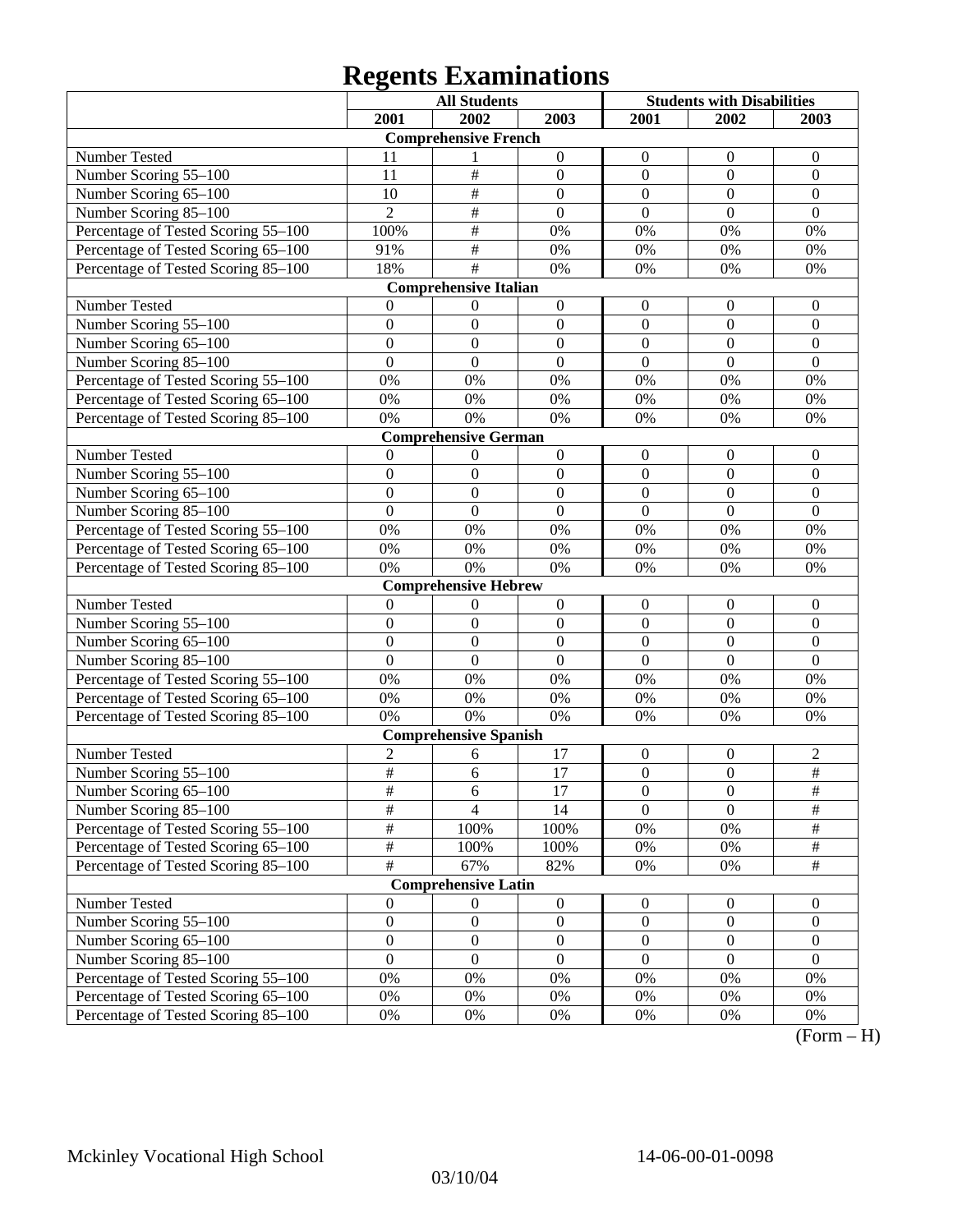## **Introduction to Occupations Examination**

|                                   | 2000-2001         |           | $2001 - 2002$ |           | $2002 - 2003$ |           |  |
|-----------------------------------|-------------------|-----------|---------------|-----------|---------------|-----------|--|
|                                   | <b>No. Tested</b> | % Passing | No. Tested    | % Passing | No. Tested    | % Passing |  |
| <b>General-Education Students</b> | רי                | 100%      |               | 96%       | 74            | 96%       |  |
| <b>Students with Disabilities</b> |                   | 100%      |               | 0%        |               | 57%       |  |

On school reports, 2000–2001 and 2001–2002 data are for all students with disabilities enrolled in the school. District reports contain data for all students with disabilities enrolled in the district for the 2000–2001, 2001–2002, and 2002–2003 school years.

## **Elementary-Level Social Studies**

|                 |                                   | <b>Number</b><br><b>Tested</b> | $%$ at<br>Level 1 | $%$ at<br>Level 2 | $%$ at<br>Level 3 | $%$ at<br><b>Level 4</b> |
|-----------------|-----------------------------------|--------------------------------|-------------------|-------------------|-------------------|--------------------------|
|                 | General-Education Students        |                                | 0%                | $0\%$             | 0%                | 0%                       |
| <b>Nov 2002</b> | <b>Students with Disabilities</b> |                                | 0%                | 0%                | 0%                | $0\%$                    |
|                 | All Students                      |                                | 0%                | $0\%$             | 0%                | $0\%$                    |

## **Middle-Level Social Studies**

|                  |                                   | <b>Number</b><br>Tested | $%$ at<br>evel 1. | $%$ at<br>Level 2 | $%$ at<br>Level 3 | $%$ at<br>Level 4 |
|------------------|-----------------------------------|-------------------------|-------------------|-------------------|-------------------|-------------------|
| <b>June 2003</b> | <b>General-Education Students</b> |                         | 0%                | 0%                | $0\%$             | 0%                |
|                  | <b>Students with Disabilities</b> |                         | 0%                | 0%                | 0%                | 0%                |
|                  | All Students                      |                         | 0%                | 0%                | 0%                | 0%                |

 $(Form - J)$